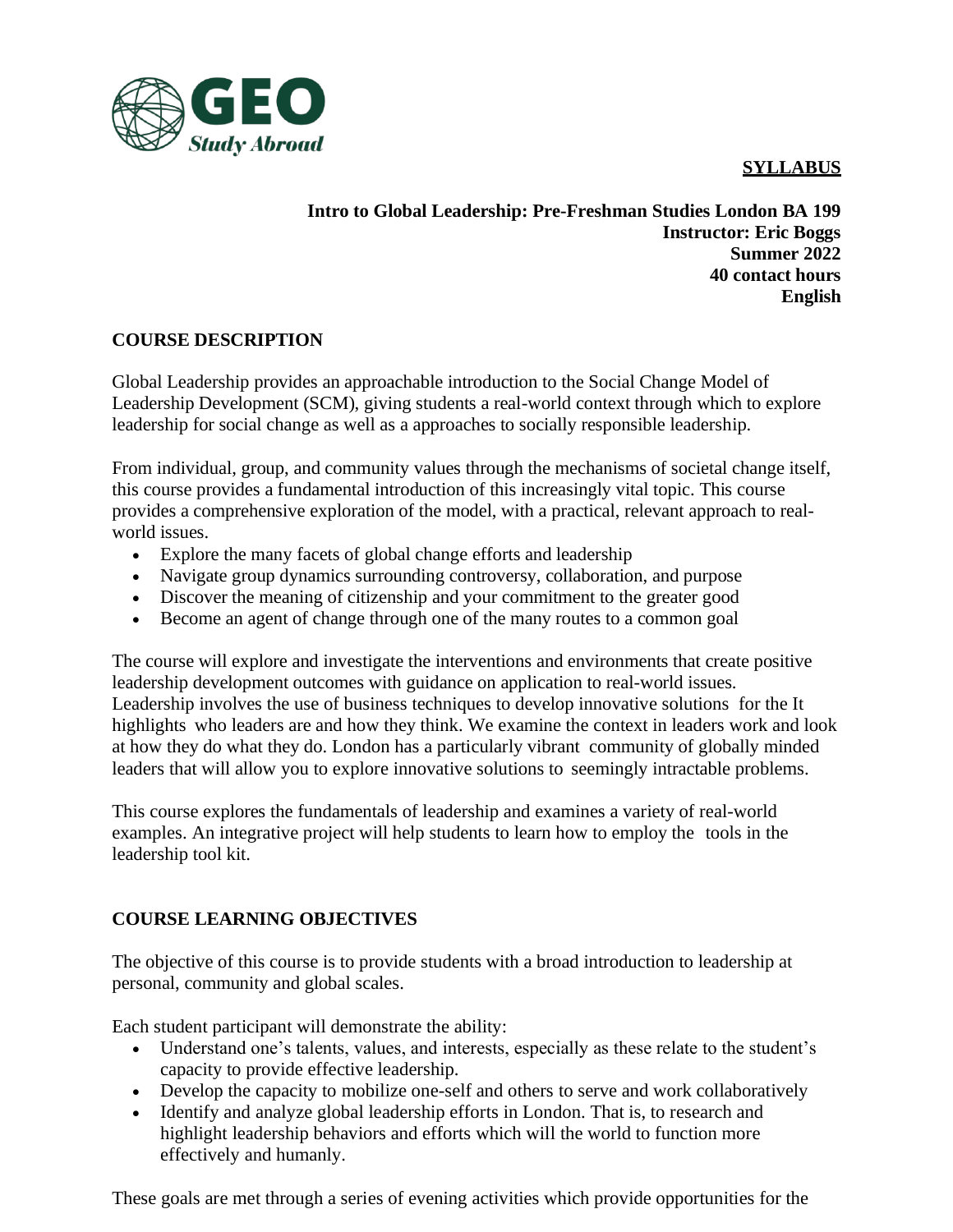students to reflect, team build, collaborate and develop commitments they will take home with them. At the conclusion of the program, students give an individual personal presentation on how they will apply the knowledge gained towards being a globally minded leader.

## **INSTRUCTIONAL METHODOLOGY**

## **Course Organization**

Classes will consist of brief introductions of concepts, seminar-style discussions, activities, and student presentations. The class will go on excursions to and hear from guest speakers from leaders and other topic experts to explore the global leadership in London and the variety of innovative strategies and solutions used to try to solve global problems.

The course is designed to be interactive with students, instructors and guest speakers exploring topics together. It is critical that students complete all reading asassignments in advance of class and come to class prepared to engage in discussion.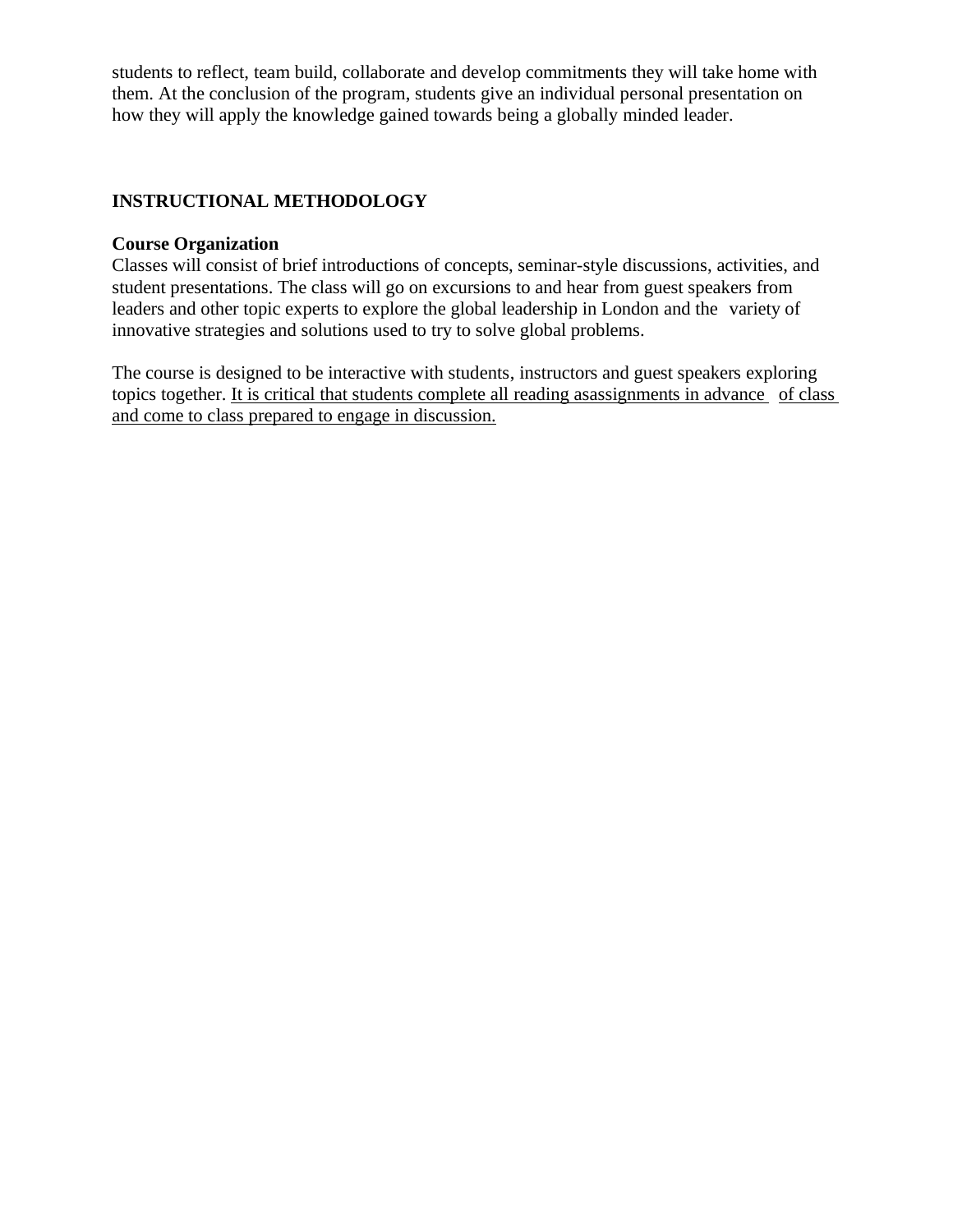## **Class Participation and Professionalism**

Participation includes class attendance, reading assigned materials, overall preparation for class, and actively contributing your thoughts and personal experiences. Class will start promptly at the designated time. You are expected to be **on time**, **attend all classes and site visits**, and **remain in the classroom** for the duration of the class. Intelligent participation will require you to have read and studied all assignments for that day. Your involvement during is critical to the exchange of ideas and fruitful discussions.

Laptops are allowed in class but only for the purpose of taking notes and the occasional class related activity. Drinks are allowed in the classroom but **not food**.

Preparation, professionalism, and mutual respect are all important elements of your participation score. Professional behavior is expected at all times. While in London, students should think of themselves as American Ambassadors. Everything you say and do should reflect well on yourself, America, and the GEO program. Right along with that is respect for the British culture and way of life. We are guests here!

#### **Attendance**

While students are here in London to experience the UK, attendance in class in critical. Refer to the attendance policy you received during orientation for more details.

No make-up exams or assignments are available for unexcused absences.

## **Course Readings**

All assigned course readings should be completed by class time on the date indicated.

London Global Leadership Canvas Site

If you have any technical issues, please contact the instructors for help.

## **Required Textbook:**

Leadership for a better world: Understanding the Social Change Model of

Leadership Development, Komives, S. & Wagner, W. (2009).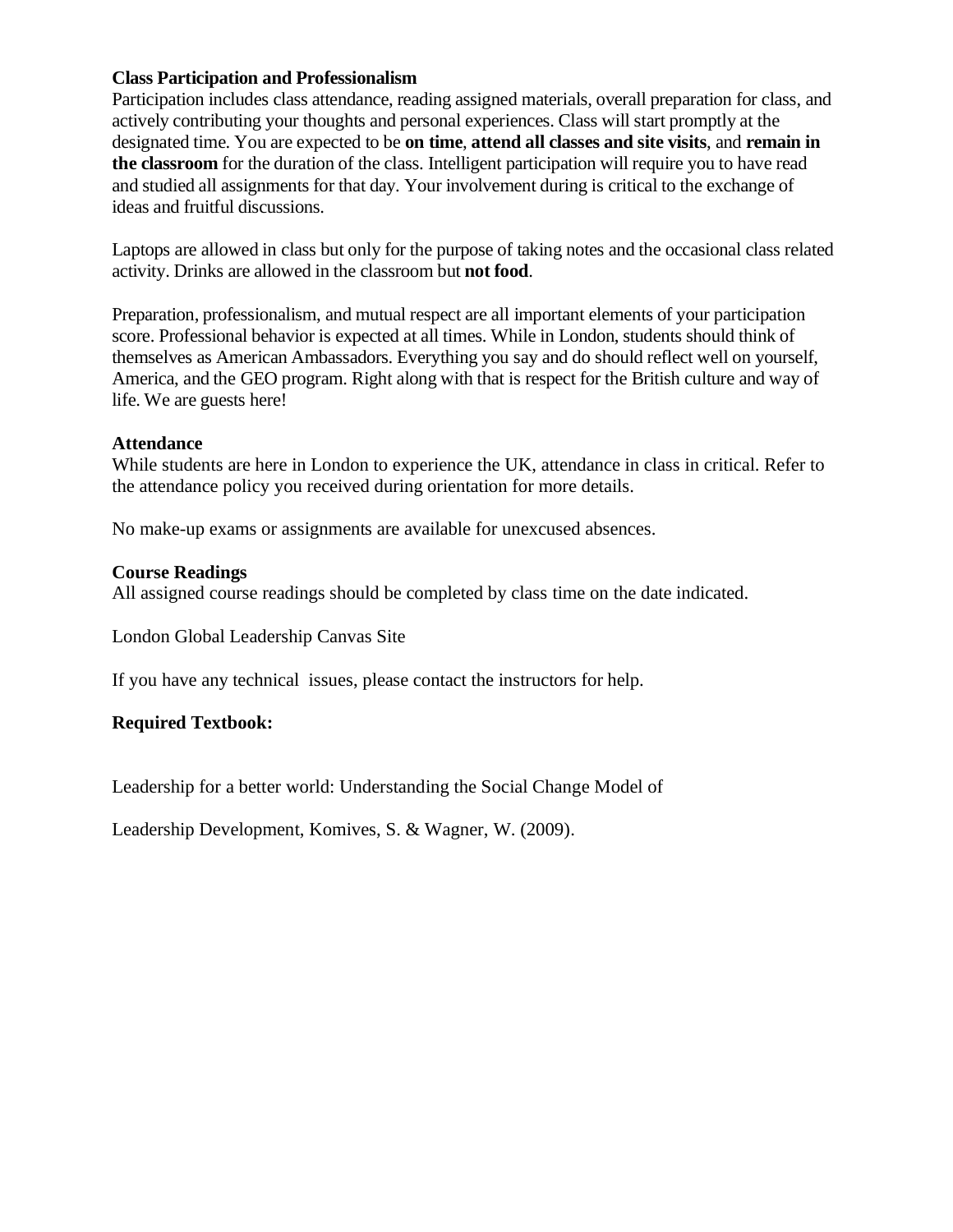## **METHOD OF EVALUATION (GRADING)**

#### **Individual Evaluation**

## **Class Participation (15 points)**

Students are not only expected to attend every class but to actively participate in class discussions and workshops. Critical to successful class participation is have read all assigned material in advance of each class. Class participation will be evaluated based on the degree to which students are active, engaged and present.

## **Field Excursion Participation (10 points)**

We are fortunate to be able to visit a number of social enterprises. Attendance and professionalism at these events are a critical part of learning about their work. Points will be awarded for active participation and reflection on these site visits. **Although specific groups will be tasked with preparing the class and crafting initial questions (see below) ALL students are expected to engage fully at each site visit and with guest speakers.**

#### **Journaling Assignment (20)**

To allow adequate time for personal reflection, students will write weekly journal entries for the first three weeks, reflecting on site visits and speakers, and connecting them with the themes presented in class. Strong journal entries will also integrate the student's observations from outside the formal course content, thereby encouraging them to remain observant and seek insights into course themes in all elements of their time in London.

#### **Group Evaluation**

A substantial portion of course assignments will be completed in groups. These groups will be formed at the start of the course and will work together on the following assignments. More detail will be provided for each assignment and groups are encouraged to meet with the instructors to discuss their work on the assignments and raise any questions they have.

#### **Site Visit/Guest Speaker Briefing (10 points)**

Each group will be responsible for preparing the class for a specific speaker or site visit. These assignments will be made at the start of class when groups are formed. For their assigned speaker or site visit, groups will be responsible for briefing the class on key points of interest, preparing some initial questions, introducing the speaker/host to the class, and conveying the class's gratitude at the end of the visit.

#### **Global Leadership Project (35 points)**

A significant project over the duration of the course, the Global Leadership Project is designed to encourage students to apply the concepts they are learning in class to a global leadership problem present in the British context.

The assignment is due in two stages. The first stage is focused on identifying, defining and understanding a particular global problem. The second stage is focused on designing a possible solution to address the problem chosen in the first stage. Additional instructions for this assignment will be provided in a separate document early in the course.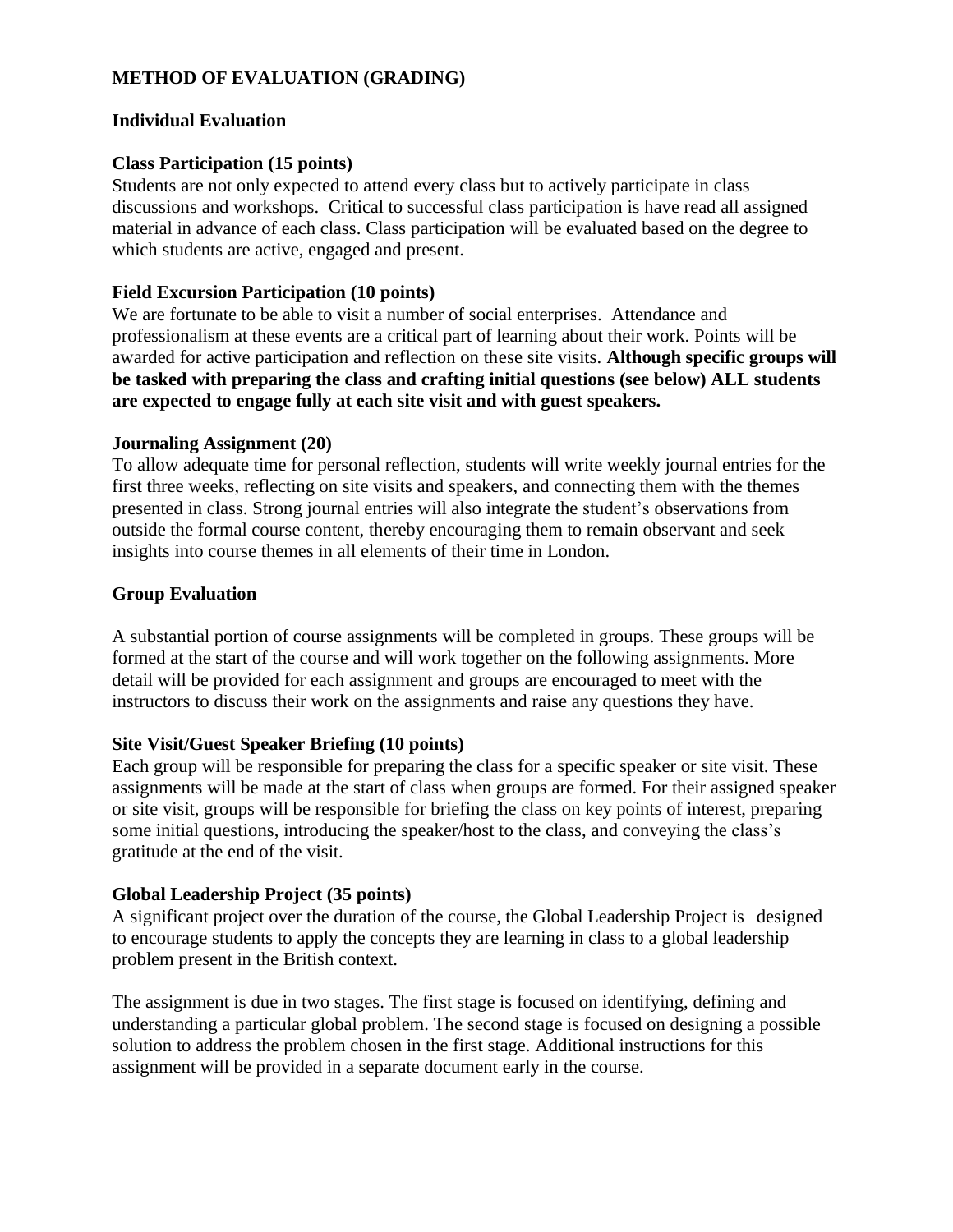## **Course Grade distribution**

Course grades will be approximately distributed according to the recommended guidelines of the Lundquist College of Business at the University of Oregon, which is 30% A's, 40% B's, 25% C's and 5% D's. These are only guidelines.

An "incomplete" grade is **not available** barring an emergency of some kind.

## **Grading**

| <b>INDIVIDUAL WORK</b>      | <b>POINTS</b> |
|-----------------------------|---------------|
| <b>Class Participation</b>  | 15 points     |
| <b>Field Excursions</b>     | 20 points     |
| Journaling                  | 20 points     |
|                             |               |
| <b>GROUP PROJECTS</b>       |               |
| Site Visit/Speaker Briefing | 10 points     |
| Global Leadership Challenge | 35 points     |
| <b>TOTAL</b>                | 100 points    |

## **Communicating with the Instructor**

You can email boggs@uoregon.edu Instructors will offer open office hours every week. All written assignments should be uploaded to Canva.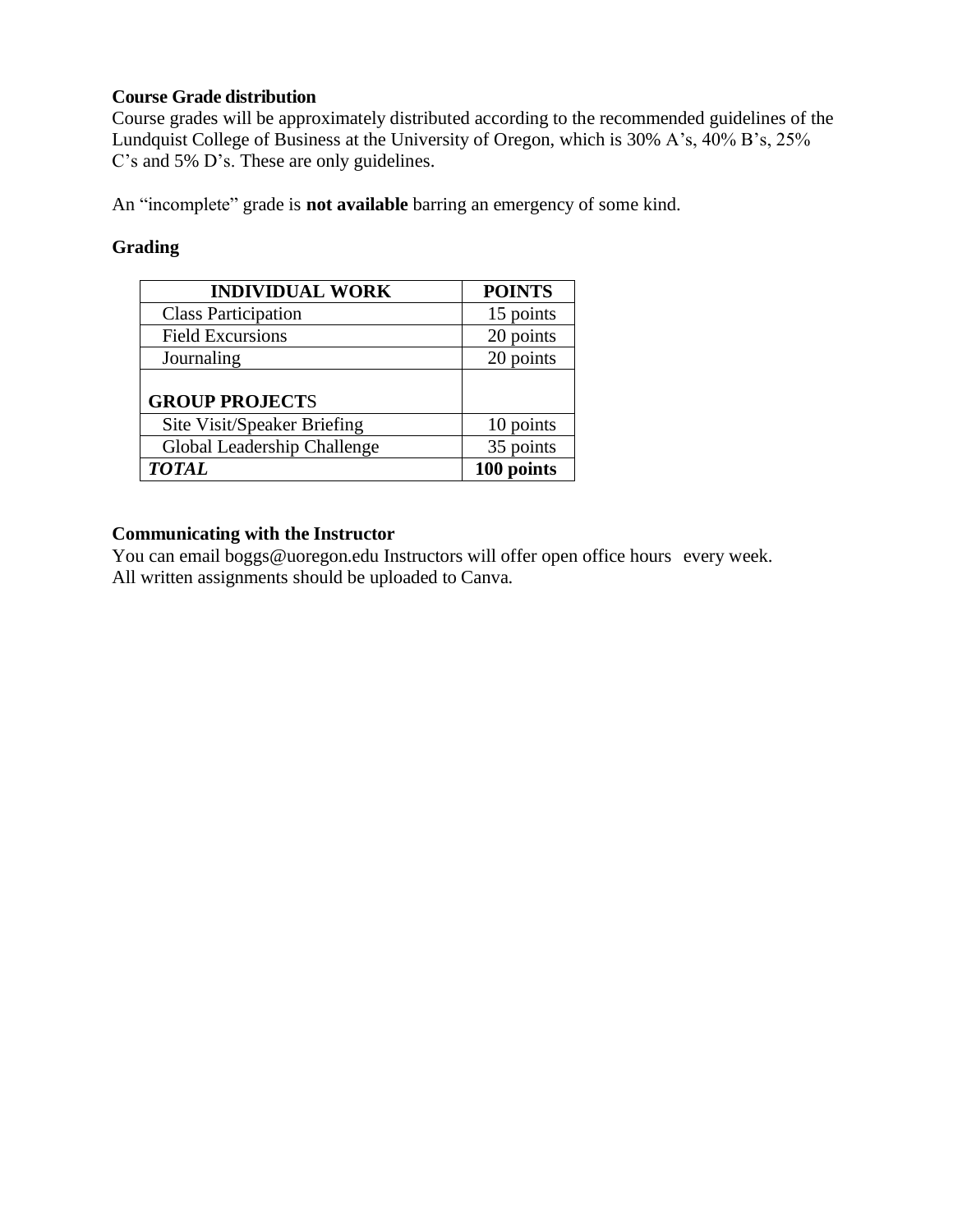## **COURSE OUTLINE AND CLASS SCHEDULE**

# **Week 1: Individual Values and Global Leadership**

Global leaders go about making change through an integrative process. The first stage of this process is to better understand the context in which the problem exists. We start our examination of Leadership for a Better World by defining the term and seeking to better understand how leadership fits in the context of other approaches to social change. We'll also explore how the British social, political and cultural context impacts how change happens. Finally, we'll introduce Design Thinking as a tool, and will enjoy field excursion to close out the first week.

## **Class 1 What is Global Leadership?**

Course Overview

- Understand the meaning of leadership for a better world and how it has been applied in various situations.
- Understand the complex nature of global leadership and that many elements and people need to come together in order to create change.
- Identify an issue of importance and organizations in London working to make change

## **Class 2 The Social Change Model of Leadership Development**

- **Class 3 Congruence, Commitment and consciousness of self**
- **Class 4 Excursion: Day trip to Brighton**

## **Week 2: Change & Community**

We continue our exploration of a new approach to leadership – This week we examine the history of the subject of leadership up to the time that a shift in thinking about leadership. Specifically, relational, or collaborative leadership models since these models involve working toward positive social outcomes

- **Class 5 Excursion: Impact Hub**
- **Class 6 Common Purpose:**
- **Class 7 Controversy with Civility**
- **Class 8 Collaboration**

## **Week 3: Citizenship & Change**

The third week of the course explores the different understandings of global citizenship, including how the Social Change Model conceptualizes it. Students will establish a working definition of citizenship and critically analyze leadership through the lens of citizenship and global change.